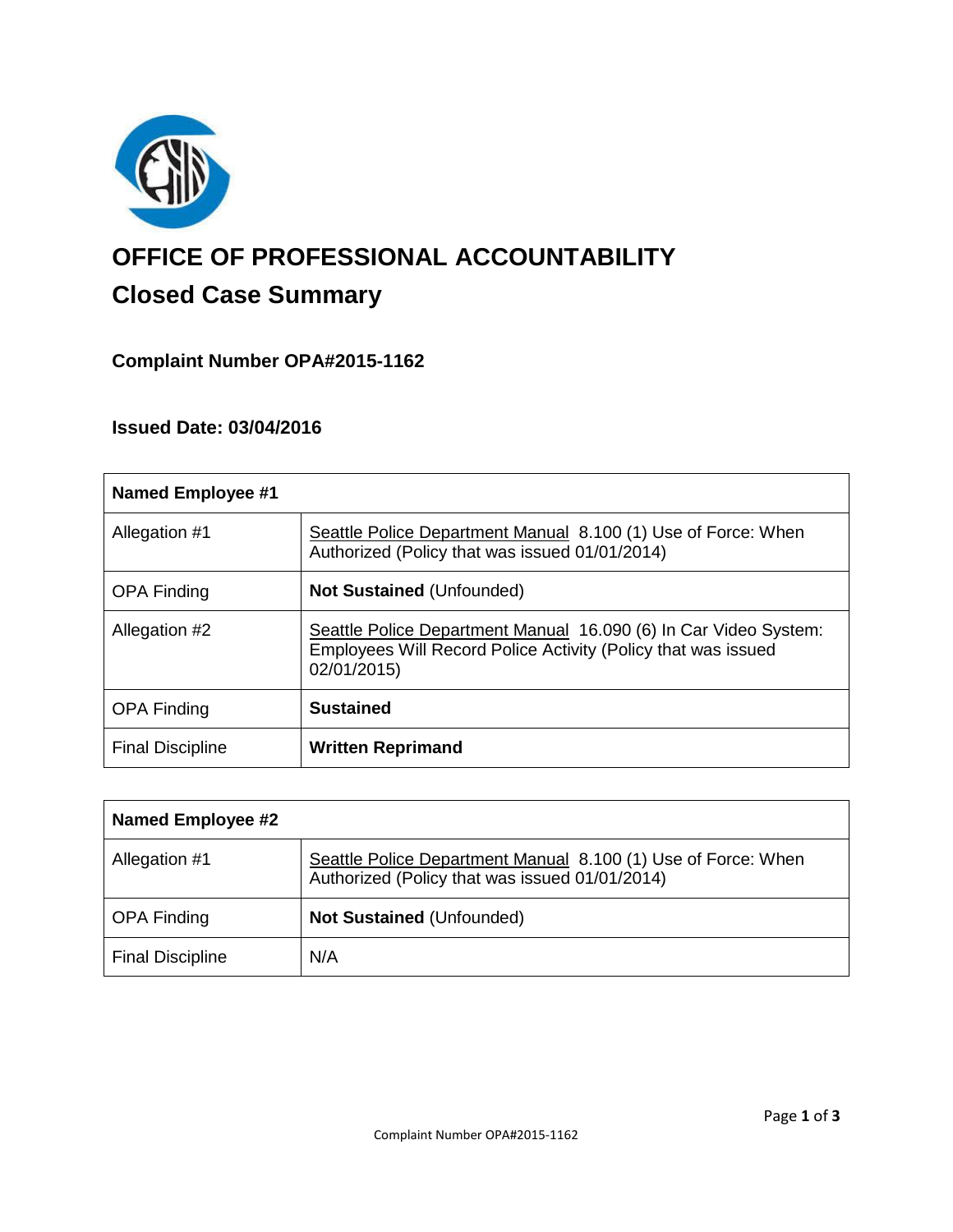## **INCIDENT SYNOPSIS**

The complainant had called a police precinct and asked to speak with a Sergeant. A sergeant returned the call to the complainant on his cell phone and determined, based on the conversation that the complainant might be in crisis. The sergeant asked for officers to be dispatched to check on the complainant's welfare. The named employees responded and found the complainant in a restaurant. The complainant was not causing a disturbance nor was he requested to leave by the management. Named employee #1 asked for the complainant to stand while he conducted a search of him. This was the only physical contact with the complainant. It was determined that the complainant needed to get a refill of his medications. The named employee asked if the complainant had a way to get his medicine. The complainant said yes and voluntarily left the restaurant to catch a bus.

## **COMPLAINT**

The complainant alleged that the named employees responded out of their jurisdiction and contacted him in a restaurant where they were angry in their response to him, grabbed his arm and almost threw him to the ground.

## **INVESTIGATION**

The OPA investigation included the following actions:

- 1. Review of the complaint statement
- 2. Review of the In-Car Video (ICV)
- 3. Search for and review of all relevant records and other evidence
- 4. Interview of SPD employees

## **ANALYSIS AND CONCLUSION**

The investigation determined that the named employees were directed by a supervisor to locate the complainant who was in crisis. The named employees completed a community caretaking response with the complainant. The OPA investigation identified no evidence to substantiate the allegation of a violation of the use of force policy as lodged against the named employees. OPA was unable to locate an In-Car Video (ICV) recording from named employee #1 for this incident.

## **FINDINGS**

## **Named Employee #1**

#### Allegation #1

The evidence showed that the named employee #1 did not use force in this incident. Therefore a finding of **Not Sustained** (Unfounded) was issued for *Use of Force: When Authorized*.